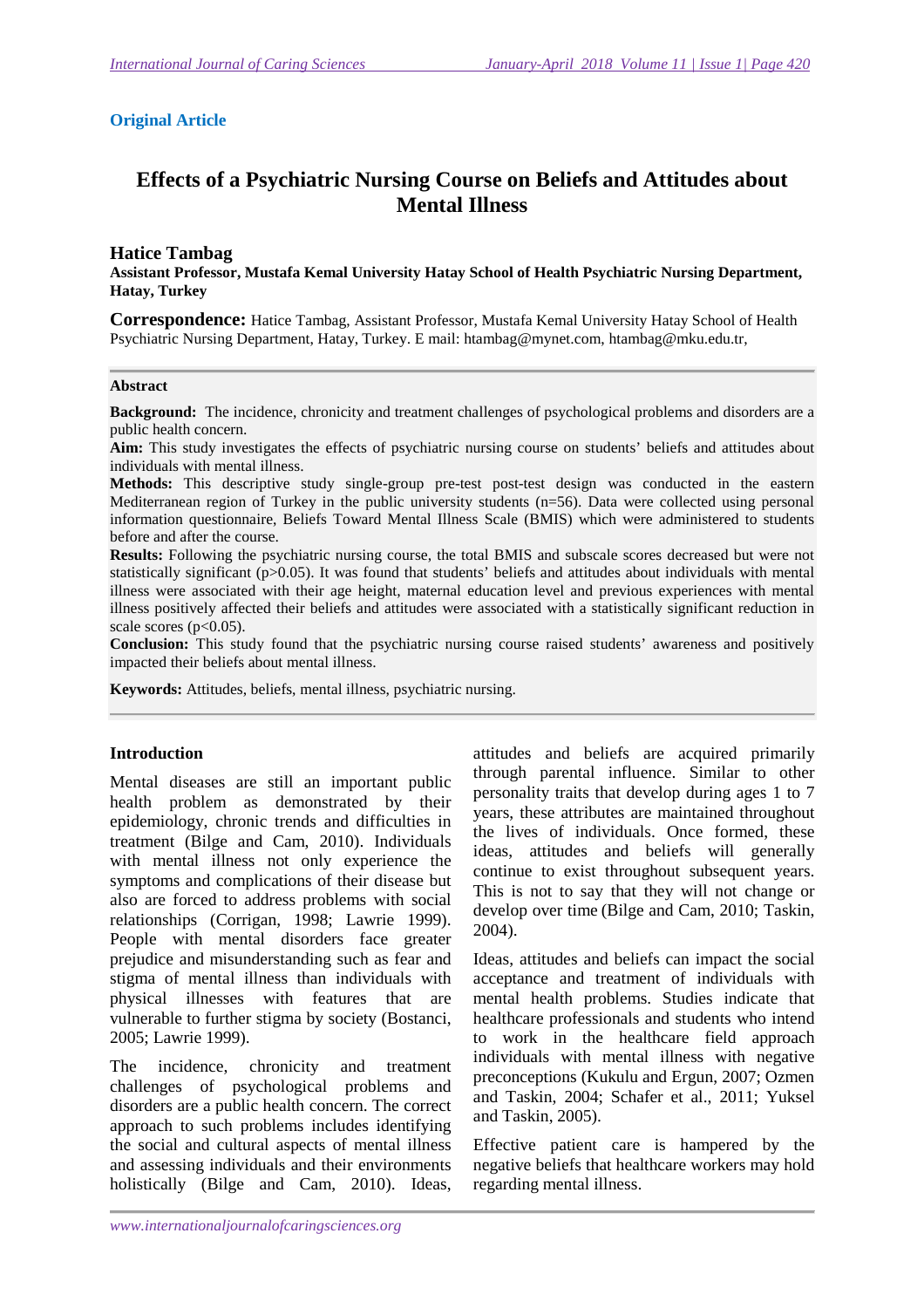Following a study conducted with sixth-year medical students, Birdogan and Berksun (2002) reported that completing a psychiatric internship leads to a shift in negative beliefs toward positive beliefs and a decline in the tendency to consider patients as people who differ from other individuals and should be restricted to protect their families and community. Morrison (2011) conducted a study in which the Community Attitudes toward Mental Illness (CAMI) scale was applied to nursing students before and after their psychiatric nursing course to gauge the effectiveness of the course at reducing students' stigmatization of mentally ill people.

The results of this study support that there was a decrease in authoritarian and socially restrictive attitudes toward people with mental illness after completion of the course, with the results being close to significant" (Morrisson, 2011, p.2). Morrison suggests that the course may produce some positive changes in students' attitudes toward people with mental illness (Morrisson, 2011).

It is widely accepted that today's nursing students are from varied social backgrounds, beliefs and preconceptions and will work with individuals, families and communities in the future to provide health education and consulting services (Bilge and Cam, 2010; Ozmen and Taskin, 2004; Taskin, 2004; Yuksel and Taskin, 2005). It is therefore necessary to identify the beliefs of nursing students to better plan corrective training programs.

Therefore, designing curricula aimed at curtailing negative beliefs and attitudes toward mental illness can be facilitated by assessing students' beliefs and identifying and minimizing the factors that influence negative beliefs and attitudes.

### *Aim*

This study was designed with the purpose of identifying the effects of a psychiatric nursing course completed by fourth-year students on their beliefs regarding people with mental illness to prepare recommendations that will contribute to the planning of training programs that cultivate positive perceptions and minimize negative preconceptions regarding mental illness.

### *Research Questions*

1. What are nursing students' beliefs about individuals with mental illness?

2. Does the psychiatric nursing course impact the beliefs of nursing students regarding individuals with mental illness?

3. What are the factors that influence the beliefs of nursing students regarding people with mental illness?

# **Methods**

### *Design and Sampling*

A descriptive single-group pre-test post-test design was used. The study was conducted in the eastern Mediterranean region of Turkey at a school of health sciences affiliated with a public university. At the time of the study, it was the only school in the province that offered any undergraduate programs, and it only accepted nursing students. The study population consisted of all 57 fourth-year nursing students who were taking a psychiatric nursing course at Mustafa Kemal University Hatay School of Health Sciences.

A sample selection was not performed. All students who agreed to participate were included in the study except for one student who failed to properly complete the questionnaire. Data collected from 56 students were evaluated. The majority of the participants were female (57.1%), and 66% were aged between 20 and 22 years. The majority (39.3%) resided in the city, and 80.4% were raised with their nuclear families. It was determined that the educational status of the majority of the students' parents (mothers 66.0%, fathers 48.2%) was at the primary school level.

### *Data Collection Tools*

Data were collected via a personal information form that included students' socio-demographic characteristics and the Beliefs toward Mental Illness Scale (BMIS). *Personal Information Form:* The questionnaire was designed by the researchers based on the existing literature (Arkan, Bademli and Duman, 2011; Cıtak et al., 2010; McLaughlin, 1997; Ross & Goldner, 2009; Stone & Merlo, 2011; Wahl & Aroesty‐Cohen, 2010) and consisted of 8 questions that covered students' age, gender, family types, parents' level of education, place of residence and any prior encounters with individuals with mental illness.

*Beliefs toward Mental Illness Scale (BMIS):* Developed by Hirai and Clum (2000), the BMIS was adapted for Turkish society by Bilge and Cam (2008) who conducted its validity and reliability tests. The Cronbach's alpha was found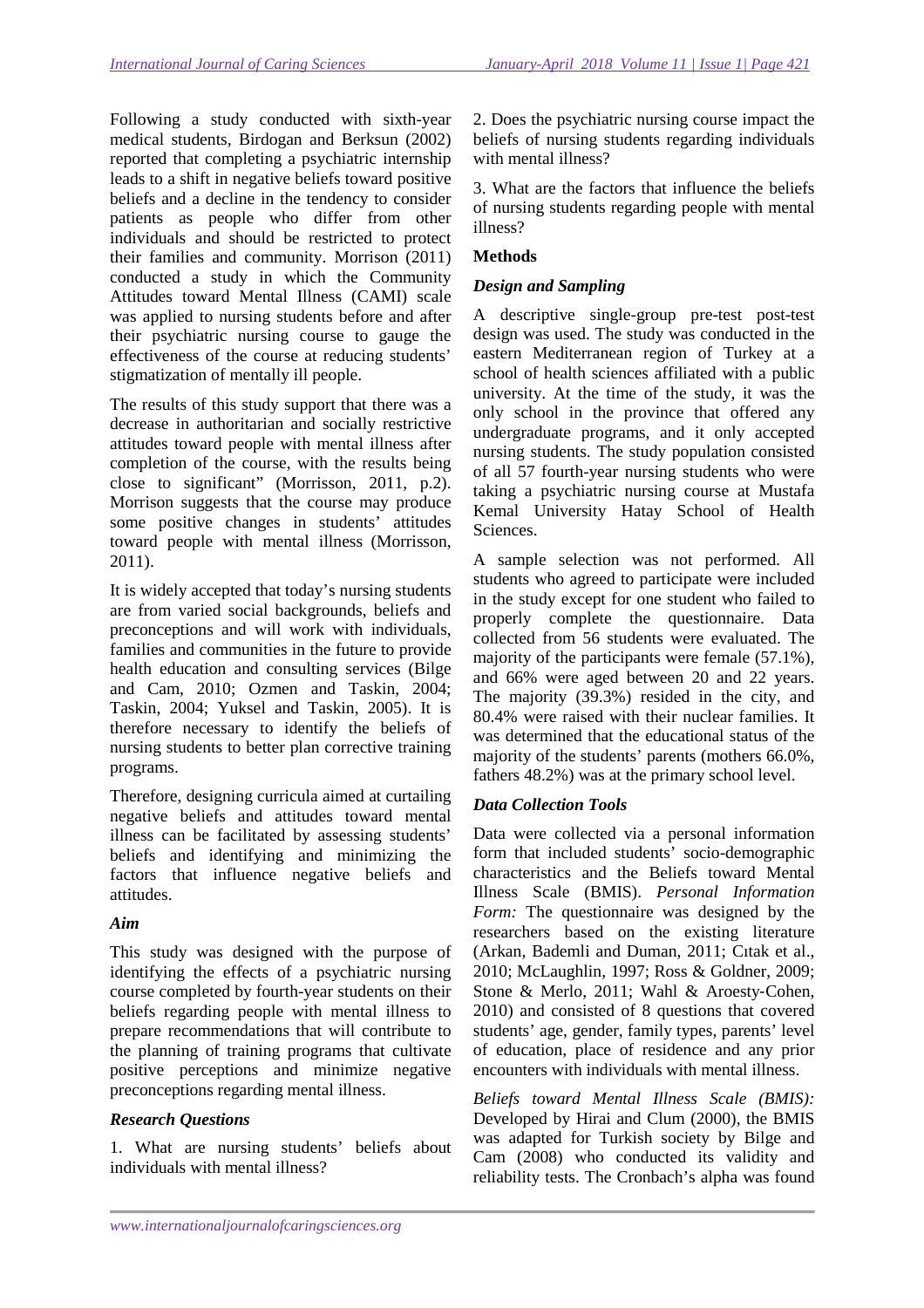to be 0.82 for the scale and between 0.69 and 0.80 for its subscales (Bilge and Cam, 2008).

Its level of internal consistency was deemed acceptable (Bilge and Cam, 2008). In the current study, the Cronbach's alpha coefficient was determined to be 0.82 for the scale, and it was between 0.63 and 0.78 for the subscales.

The scale was designed to measure favorable and unfavorable views of people from different cultural groups on mental illness. The Turkish version of the scale is made up of 21 items and encompasses the three subscales of Dangerousness, Shame, Poor Social and Interpersonal Skills and Incurability. The items are rated on a 6-point Likert-type scale as follows: 'Completely disagree' (0), 'Mostly disagree' (1), 'Partially disagree' (2), "Partially agree' (3), 'Mostly agree' (4) and 'Completely agree' (5). Total scores and subscale scores were analyzed, with higher scores reflecting more negative beliefs (Bilge and Cam, 2008).

# *Data collection*

The participants were fourth-year undergraduate students completing a psychiatric nursing course during their fall semester. It was a 12-week course involving 6 hours per week of lectures and 12 hours per week of clinical practice. Lectures were delivered using the conventional method.

Data were collected from students who agreed to participate (n=56) and attended classes at the School of Health Sciences where the study was conducted between 7 October 2012 and 28 December 2012. Data were collected by the investigators before the commencement and following the completion of the theoretical and clinical applications of the psychiatric nursing course. The students were given information about the study and then administered the data collection forms, which took approximately 15- 20 minutes to complete.

# *Ethical considerations*

Written permission to conduct the survey was received from the institution and the students. Ethical approval was obtained from the Ethics Committee of Mustafa Kemal University Faculty of Medicine.

Students participating in the study were informed about the nature of the study, and the decision to participate was left to the individuals after they received an explanation that the data collected would not be used for any purpose other than to

compile the survey report and that the report would contain no personal information.

# *Data analysis*

Data were analyzed using the Statistical Package for Social Sciences version 16.0. The Kolmogorov-Smirnov test was used for the scale and subscales, and a normal distribution was ascertained. Values of p<0.05 were considered significant. Parametric tests were used for the data evaluation. An independent sample t-test was performed for the statistical analysis, Kruskal Wallis and Connover test were used for further analyses.

# **Results**

The mean total BMIS scores of the students were 55.35±10.92 at baseline and 54.76±11.73 following the psychiatric nursing course. There were no statistically significant differences in the BMIS total scores and subscale scores between the pre-test and post-test data ( $t=0.337$ ,  $p>0.05$ , Table 1).

There was a statistically significant decrease in the mean subscale change scores according to the students' age groups for 'poor social and interpersonal skills' and 'incurability' before and following the psychiatric nursing course  $(t=2.040, p=0.04, Table 2).$ 

There was a statistically significant decrease in the mean total BMIS scores  $(X^2=12.245,$ p=0.007), shame  $(X^2=13.517, p=0.002)$  and dangerousness  $(X^2=12.785, p=0.005)$  subscale change scores according to maternal education levels (Table 2).

Following further analysis using the Connover test, it was found that the groups whose mothers had a junior high school education had statistically significant total BMIS scores and 'shame' subscale scores, while the groups whose mothers had a senior high school education had statistically significant 'dangerousness' subscale scores ( $p<0.05$ , Table 2). There was a statistically significant decrease in the total BMIS change scores before and following the psychiatric nursing course related to the students' previous encounters with mentally ill people  $(t=0.122)$ , p=0.040, Table 2).

# **Discussion**

In this study, nursing students' beliefs about mental illness and factors affecting their relationship with the psychiatric nursing course were evaluated. The students' mean total BMIS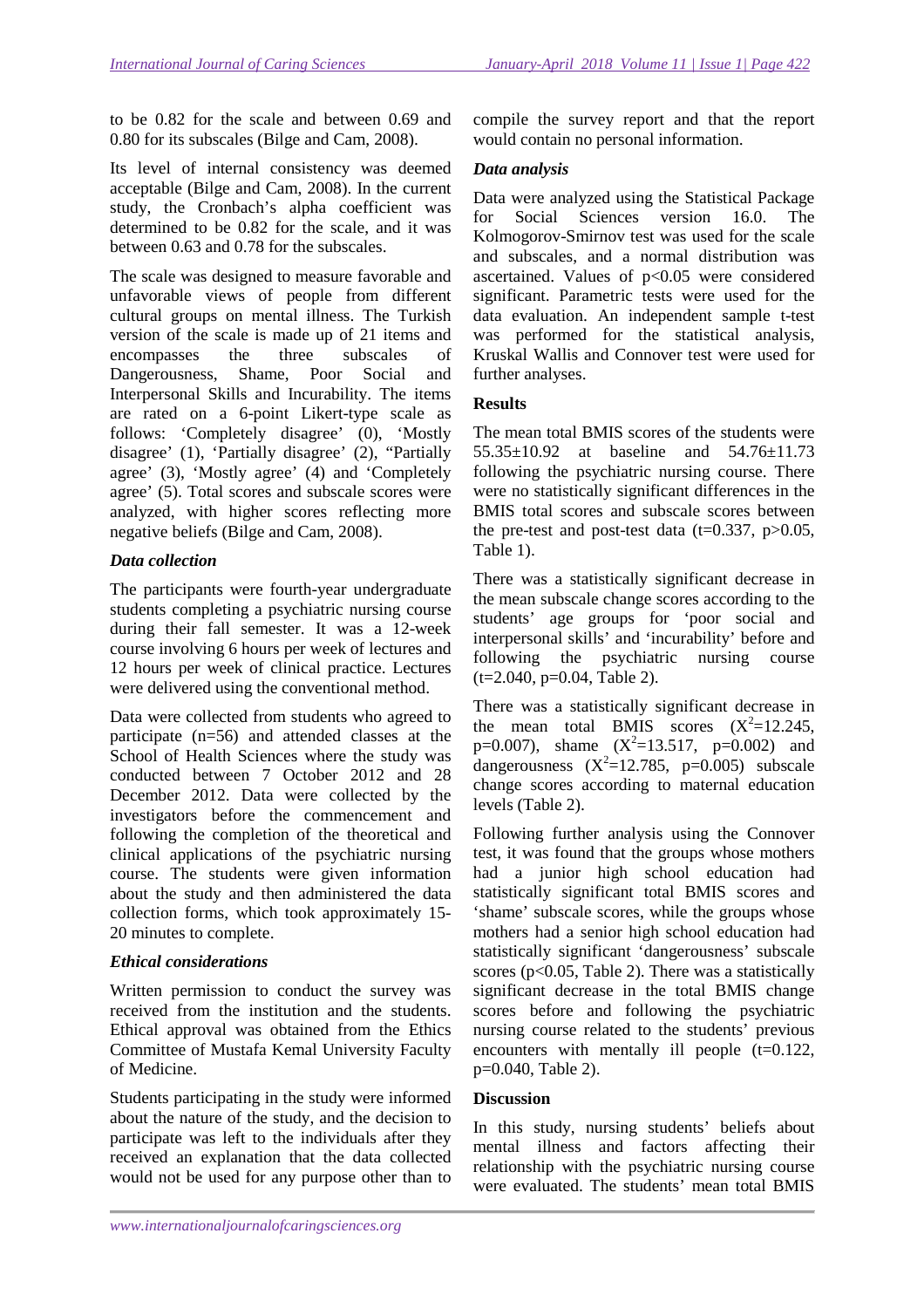scores out of 105 were  $55.35 \pm 10.92$  at baseline and 54.76±11.73 following the psychiatric nursing course.

We did not find a statistically significant difference in the total BMIS and subscale scores before and after the course, but some decreases were noted  $(p>0.05,$  Table 1).

# **Table 1. Pre-test and post-test mean Beliefs Toward Mental Illness Scale scores of students**

| <b>BMIS</b>                                           | <b>Pre-test</b>                   | Post-test                                 | $\mathbf{t}^*$ | p     |
|-------------------------------------------------------|-----------------------------------|-------------------------------------------|----------------|-------|
|                                                       | $\overline{X}_{\pm}$ SD           | $\overline{X}_{\pm}$ SD                   |                |       |
| Poor social and interpersonal skills and incurability | $30.73 \pm 7.99$ $30.19 \pm 7.34$ |                                           | 0.461          | 0.647 |
| Shame                                                 | $1.21 + 1.80$                     | $0.92 \pm 1.35$                           | $-1.00$        | 0.322 |
| <b>Dangerousness</b>                                  | $23.69 + 4.99$                    | $23.35 \pm 4.56$ 0.426 0.672              |                |       |
| <b>BMIS</b> Total                                     |                                   | $55.35 \pm 10.92$ $54.76 \pm 11.73$ 0.337 |                | 0.738 |

\*Independent Sample t-Test

#### **Table 2. Mean change scores on the Beliefs Toward Mental Illness Scale of students before and after the psychiatric nursing course according to demographic characteristics**

|                                              | <b>BMIS</b>                                                    |                         |                         |                            |  |  |  |
|----------------------------------------------|----------------------------------------------------------------|-------------------------|-------------------------|----------------------------|--|--|--|
| Demographic                                  | Poor social and                                                | <b>Shame</b>            | <b>Dangerousness</b>    | <b>Total</b>               |  |  |  |
| <b>Characteristics</b>                       | interpersonal                                                  |                         |                         |                            |  |  |  |
|                                              | skills and                                                     |                         |                         |                            |  |  |  |
|                                              | incurability                                                   |                         | $\overline{X}_{\pm}$ SD |                            |  |  |  |
|                                              | $\overline{X}$ + SD                                            | $\overline{X}_{\pm}$ SD |                         | $\overline{X}_{\pm}$ SD    |  |  |  |
| Age (years)                                  |                                                                |                         |                         |                            |  |  |  |
| 20-22                                        | $2.18 \pm 8.65$                                                | $-0.27 \pm 2.45$        | $0.45 \pm 6.26$         | $2.37 \pm 13.54$           |  |  |  |
| 23 and over                                  | $-2.68 \pm 8.06$                                               | $-0.31 \pm 2.30$        | $0.10 \pm 5.45$         | $-2.89 \pm 11.73$          |  |  |  |
|                                              | $*t = 2.040$                                                   | $*t = 0.075$            | $*t=0.209$              | $*t=1.441$                 |  |  |  |
|                                              | $p=0.040$                                                      | $p=0.945$               | $p=0.835$               | $p=0.155$                  |  |  |  |
| <b>Maternal Education Levels</b>             |                                                                |                         |                         |                            |  |  |  |
| Illiterate                                   | $-5.28 \pm 8.19$                                               | $-0.71 \pm 1.25$        | $0.28 + 4.46$           | $-5.71 \pm 9.53$           |  |  |  |
| Elementary                                   | $2.45 \pm 7.57$                                                | $0.18 \pm 1.61$         | $2.10 \pm 5.15$         | $4.75 \pm 11.29$           |  |  |  |
| Middle School                                | $-7.50 \pm 17.67$                                              | $-4.50 \pm 6.36$        | $-4.00 \pm 1.41$        | $-16.00+9.89$              |  |  |  |
| <b>High School</b>                           | $-0.90+9.79$                                                   | $-0.90 \pm 2.55$        | $-5.30\pm 6.68$         | $-7.10 \pm 15.35$          |  |  |  |
|                                              | $**X^2=5.733$                                                  | ** $X^2$ =13.517        | ** $X^2=12.785$         | $*$ $\times$ $X^2$ =12.245 |  |  |  |
|                                              | $p=0.125$                                                      | $p=0.002$               | $p=0.005$               | $p=0.007$                  |  |  |  |
| <b>Met an Individual with Mental Illness</b> |                                                                |                         |                         |                            |  |  |  |
| Yes                                          | $0.40{\pm}9.47$                                                | $-0.22 \pm 1.84$        | $0.55 \pm 6.18$         | $-0.72 \pm 14.46$          |  |  |  |
| No                                           | $0.87 + 6.65$                                                  | $-0.43 \pm 2.80$        | $-0.18 \pm 5.49$        | $0.25 \pm 9.16$            |  |  |  |
|                                              | $*t = -0.183$                                                  | $*t=0.333$              | $*t = 0.415$            | $*t=0.122$                 |  |  |  |
| $\sim$ $\sim$ $\sim$<br>$AB = 1$             | $p=0.856$<br>$1.5000 \times 0.0000$<br>$1 - 1$ <b>XXY</b> $11$ | $p=0.740$               | $p=0.680$               | $p=0.040$                  |  |  |  |

\*Independent Sample t Test, \*\*Kruskal Wallis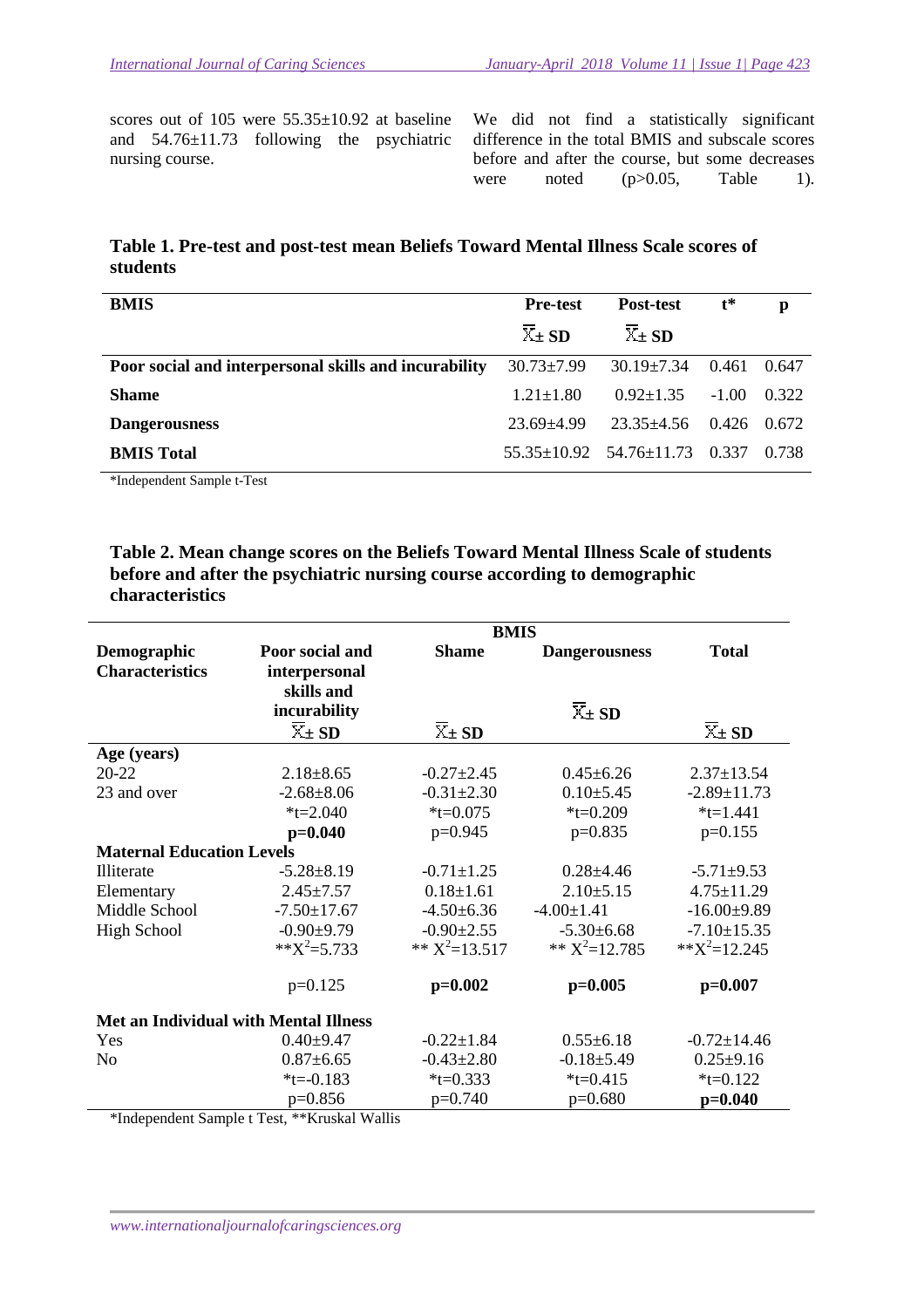significant total BMIS and 'shame' subscale

Gateshill et al. (2011) conducted a study with healthcare professionals who worked in the area of psychiatry and those who worked outside the field, and they reported that both groups had positive attitudes toward mental disorders. Yuksel and Taskin (2005) conducted a study on the effects of psychiatric internships and indicated that it was practical training rather than theoretical education that led to positive changes. They reported that following the internship, students scored lower in the belief that psychiatric patients differed from other people, that mental illnesses differed from other types of illnesses and that psychiatric patients should be restricted and not be permitted to move around freely within their community. Following a study conducted with nursing students, Callaghan et al. (1997) reported that previous encounters with psychiatric patients did not affect students' attitudes toward such patients. Arkar and Eker (1997) reported that psychiatric internships had no bearing on attitudes. Following a study comparing students' attitudes before and after a theoretical psychiatry course, Dogan et al. (1994) found no significant changes (apart from some minor positive changes). These findings are consistent with the results of the current study. It could be argued that it is difficult to improve the perceptions of people who choose to pursue health-related careers as they already harbor optimal attitudes toward mental illness.

There was a statistically significant decrease in the mean 'incurability' and 'poor social and interpersonal skills' subscale change scores for students who were 23 years old and over  $(p<0.05$ , Table 2). Morrison (2011) reported that aging had a positive effect on attitudes toward individuals with mental illness and that as age increased, total social restrictiveness decreased. In a study regarding the attitudes of nurses and nursing students toward schizophrenia by Ozyigit et al. (2004), a significant association was found between age and positive attitudes. The results of these studies are consistent with the findings of the current study. It may be concluded that the increasing awareness acquired through aging positively impacts attitudes.

The total BMIS scores and the 'shame' and 'dangerousness' subscale scores following the psychiatric nursing course significantly decreased in relation to maternal education levels. The results of further analyses using the Connover test indicated that those whose mothers completed junior high school had statistically

scores, and those whose mothers completed senior high school had statistically significant 'dangerousness' subscale scores. According to Bilge and Cam (2010), higher education levels positively impact stigmatization (i.e., cause a decrease in labelling). The results of a study by Bag and Ekinci (2005) on the attitudes of 160 nurses and 155 doctors toward individuals with psychological problems indicate that healthcare personnel with higher education levels harbor more tolerant approaches to such people. It may be concluded that mothers with higher education levels have child-rearing methods that contribute to the development of positive attitudes. There was a statistically significant decrease in

the total BMIS change scores before and following the psychiatric nursing course associated with students' previous encounters with mentally ill people  $(p<0.05$ , Table 2). Unal et al. (2010) reported that the mean scores on the 'shame' subscale of students who reported never having encountered individuals with mental illness were higher than those who reported having had such encounters. Schafer et al. (2011) reported that contact with someone with a mental illness was a significant factor for nurse training. In a study by Dessoki and Hifnawy (2009), students reported having more positive beliefs about psychiatric disorders if they had family members with psychiatric illnesses. This may indicate that the experience of meeting mentally ill individuals helps develop positive attitudes.

# *Limitations*

In this study, several potential limitations are present. First, because of a lack of matched students, a control group was not included for comparison. Second, data obtained in this study were limited to the statements received from students who were enrolled at the School of Health Sciences during the 2012-2013 academic year. Therefore, the results of the study cannot be generalized to nursing students studying at other universities.

### **Conclusion**

As a result, the most important feature of this work is that it is the first in our country to assess nursing students' beliefs before and after the course. There is no cut-off score for the scale used in this study to assess negative preconceptions regarding mental illness. Therefore, in comparing the highest possible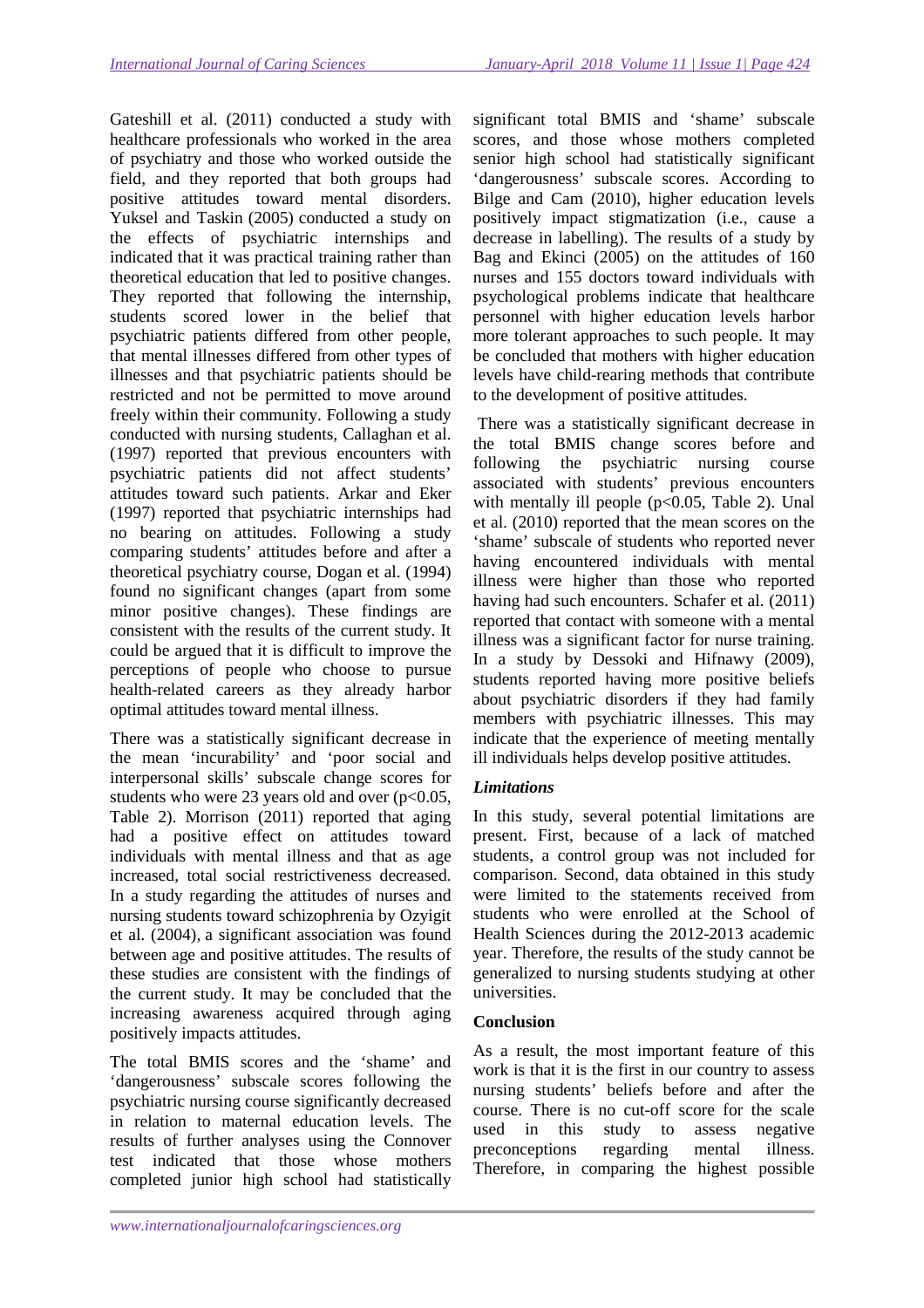score with the scores attained, this study concluded that the students harbored positive beliefs about people with mental illness. While not statistically significant, a decrease in total scale and subscale scores was observed following the psychiatric nursing course. Students' beliefs about individuals with mental illness are positively influenced by their age, their mothers' education levels and whether they have had previous encounters with mentally ill people. Furthermore, a statistically significant decrease in scores was found. We recommend a review of nursing education and the development of additional special training programs specifically directed at improving the knowledge base, beliefs, attitudes and behaviors of students and correcting negative perceptions and prejudices.

**Acknowledgements:** The authors would like to thank the participants.

#### **References**

- Arkan B, Bademli K, & Duman Z.C. (2011). Attitudes of health professionals towards mental disorders: studies in Turkey during the last decade. Current Approaches in Psychiatry, 3(2): 214-231.
- Arkar H, & Eker D. (1997). Influence of a 3-week psychatric training programme on attitudes toward mental illness in medical students. Social Psychiatry and Psychiatric Epidemiology, 32(3): 171-176.
- Bag B, & Ekinci M. (2005). Investigate the attitudes towards people with mental health problems of health professionals. Elektronik Sosyal Bilimler Dergisi, 3(11): 107-127.
- Bilge A, & Cam,O. (2008). Validity and reliability of beliefs toward mental illness scale. Anatolian Journal of Psychiatry, 9(2): 91-96.
- Bilge A, & Cam O. (2010). The fight against stigma toward mental illness. TAF Preventive Medicine Bulletin*,* 9(1): 71-78.
- Birdogan S.Y. & Berksun O.E. (2002). Attitudes tovvards the mentally ill in first year and sixt year medical school students. Kriz Dergisi, 10(2): 1-7.
- Bostanci N. (2005). The stigma towards to individual with mentally ill patients and practices about reducing this situation. The Journal of Adam Psychiatry and Neurological Sciences,18(1): 32- 38.
- Callaghan P, Shan C.S. Yu L.S. Ching L.W. & Kwan T.L. (1997). Attitudes towards mental illness: testing the contact hypothesis among Chinese student nurses in Hong Kong*.* Journal of Advanced Nursing, 26(1): 33–40.
- Cıtak E.A. Budak E. Kaya O. Oz S. Sahin S. Taran N. & TUrker E. (2010). Determination of the beliefs towards to mental ilness in nursing students in baskent university. Hacettepe University Faculty of Health Science Nursing Journal,17(2): 68–73.
- Corrigan P.W. (1998). The impact of stigma on severe mental illness. Cognitive and Behavioral Practice, 5 (2): 201-222.
- Dogan O. Kilickap Z. Celik G. & Corapçıoglu A. (1994). Effect the psychiatry training of medical students' attitudes towards mental health. Cumhuriyet University Medical Faculty Magazine, 16: 206-210.
- Dessoki H.H. & Hifnawy T. (2009). Beliefs about mental illness among university students in Egypt. Europe's Journal of Psychology, 1:1-19.
- Gateshill G. Kucharska-Pietura K. & Wattis J. (2011). Attitudes towards mental disorders and emotional empathy in mental health and other healthcare professionals. The Psychiatrist, 35(3): 101-105.
- Hirai M. & Clum G.A. (2000). Development, reliability, and validity of the beliefs toward Mental Illness Scale. Journal of Psychopathology and Behavioral Assessment, 22(3): 221-236.
- Kukulu K. & Ergun G. (2007). Stigmatization by nurses against schizophrenia in Turkey: a questionnaire survey. Journal of Psychiatric Mental Health Nursing, 14(3): 302–309.
- Lawrie S.M. (1999). Stigmatisation of psychiatric disorder. BJ Psych Bulletin. 23(3): 129-131. DOI: 10.1192/pb.23.3.129
- McLaughlin C. (1997). Students' perceptions of their psychiatric mental health clinical nursing experience: a personal construct theory exploration. Journal of Advanced Nursing, 26(6): 1221-1228.
- Morrison R. (2011). Nursing students' attitudes toward people with mental ıllness: do they change after instruction and clinical exposure? University of South Florida Thesis College of Nursing.
- Ozmen E. & Taskin E.O. (2004). The influence of attitudes toward mental disorders to mental health services. Psychiatry Psychology Psychopharmacology (3P) Journal, 12(3): 83-92
- Ozyigit E.S. Savas H.A. Ersoy M.A. Yuce S. Tutkun H. & Sertbas G. (2004). Attitudes of nurses and nursing school students' toward schizophrenic patients New Symposium Journal, 42(3): 105-112.
- Ross C.A. & Goldner E.M. (2009). Stigma, negative attitudes and discrimination towards mental illness within the nursing profession: a review of the literature. Journal of Psychiatric and Mental Health Nursing, 16(6): 558-567.
- Schafer T. Wood S. & Williams R. (2011). A survey into student nurses' attitudes towards mental illness: Implications for nurse training. Nurse Education Today, 31(4): 328-332.
- Stone A.M. & Merlo L.J. (2011). Attitudes of college students toward mental illness stigma and the misuse of psychiatric medications. Journal of Clinical Psychiatry, February, 72(2): 134–139.
- Taskin E.O. (2004). Stigmatisation, discrimination and mental illness. Psychiatry Psychology Psychopharmacology (3P) Journal, 12(3): 5-12.